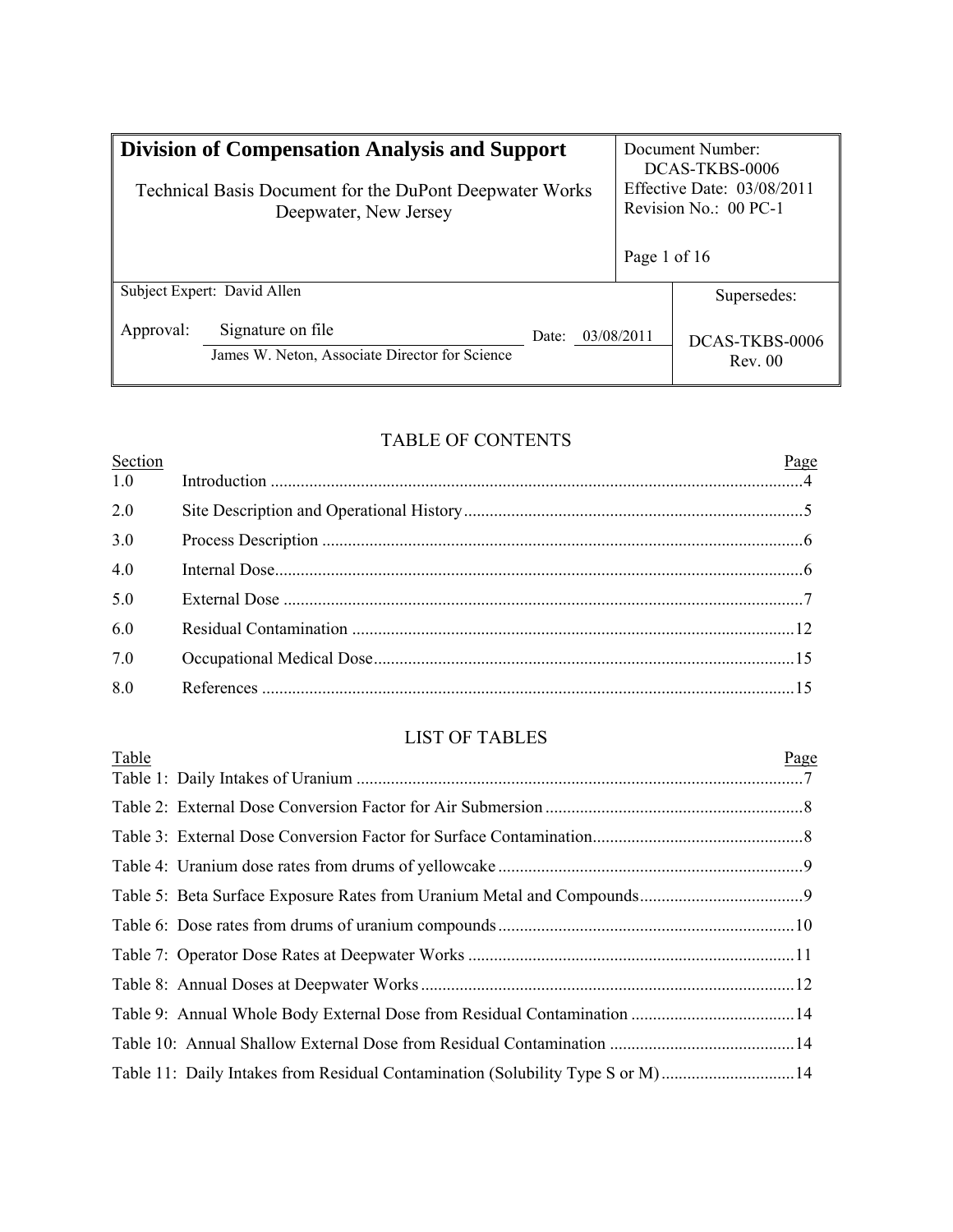| <b>Effective Date:</b> | Revision No. | Document No.   | Page 2 of 16 |
|------------------------|--------------|----------------|--------------|
| 02/15/2011             | $00\,$       | DCAS-TKBS-0006 |              |

# LIST OF FIGURES

| <b>Figure</b> |  |  | <u>Page</u> |  |
|---------------|--|--|-------------|--|
|               |  |  |             |  |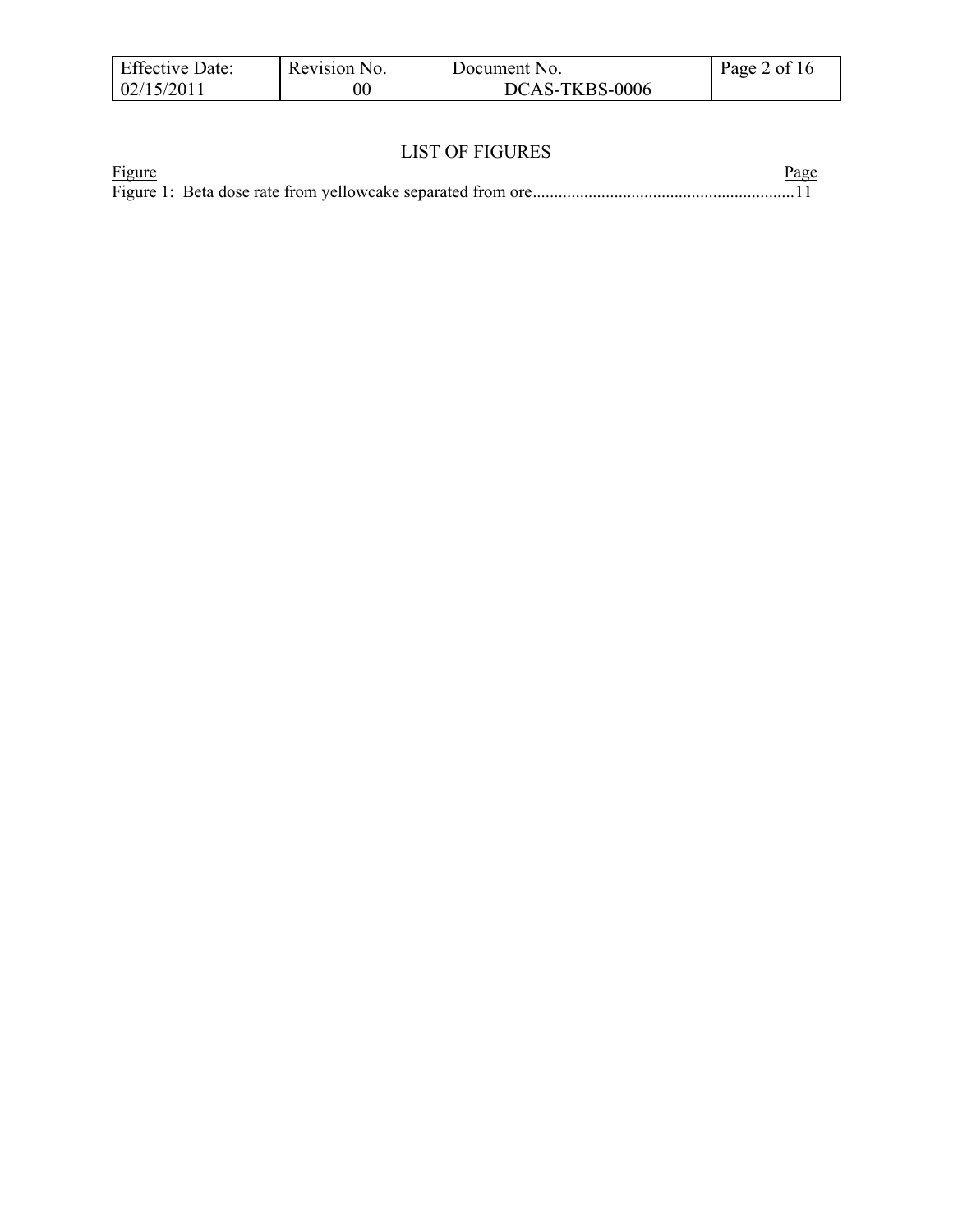| <b>Effective Date:</b> | Revision No. | Document No.   | Page 3 of 16 |
|------------------------|--------------|----------------|--------------|
| 03/08/2011             | 00 PC-1      | DCAS-TKBS-0006 |              |

| <b>ISSUE</b><br><b>AUTHORIZATION</b><br><b>DATE</b> | <b>EFFECTIVE</b><br><b>DATE</b> | REV. NO. | <b>DESCRIPTION</b>                                                                                                                                                                                                                          |
|-----------------------------------------------------|---------------------------------|----------|---------------------------------------------------------------------------------------------------------------------------------------------------------------------------------------------------------------------------------------------|
| 02/14/2011                                          | 02/15/2011                      | 00       | Changes Battelle-TBD-6001 Appendix to<br>a standalone document. Revises external<br>dose model to eliminate dependence on<br>Battelle-TBD-6001. Provides more<br>detailed description of other dose models.<br>Incorporate review comments. |
| 03/08/2011                                          | 03/08/2011                      | 00 PC-1  | Corrected values in Table 1. Corrected<br>error in table of contents.                                                                                                                                                                       |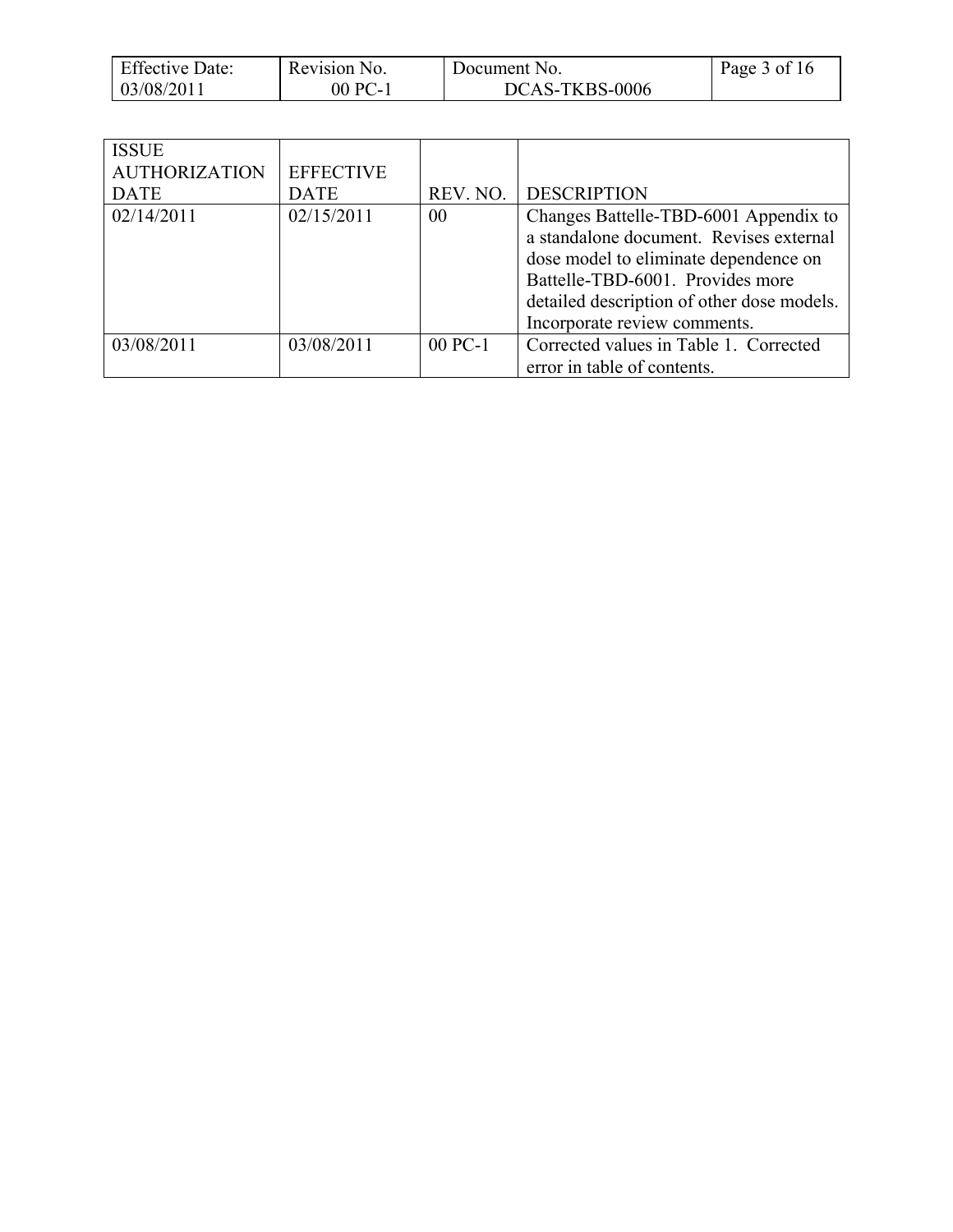| <b>Effective Date:</b> | Revision No. | Document No.   | Page 4 of $16$ |
|------------------------|--------------|----------------|----------------|
| 02/15/2011             | $00\,$       | DCAS-TKBS-0006 |                |

## <span id="page-3-0"></span>**1.0 Introduction**

Technical basis documents and site profile documents are not official determinations made by the National Institute for Occupational Safety and Health (NIOSH) but are rather general working documents that provide historic background information and guidance to assist in the preparation of dose reconstructions at particular sites or categories of sites. They will be revised in the event additional relevant information is obtained about the affected site(s). These documents may be used to assist NIOSH staff in the completion of the individual work required for each dose reconstruction.

In this document the word "facility" is used as a general term for an area, building, or group of buildings that served a specific purpose at a site. It does not necessarily connote an "atomic weapons employer [AWE] facility" or a "Department of Energy [DOE] facility" as defined in the Energy Employees Occupational Illness Compensation Program Act of 2000 [EEOICPA; 42 U.S.C. § 7384I(5) and (12)]. EEOICPA, as amended, provides for employees who worked at an AWE facility during the contract period and/or during the residual period.

Under EEOICPA, employment at an AWE facility is categorized as either (1) during the DOE contract period (i.e., when the AWE was processing or producing material that emitted radiation and was used in the production of an atomic weapon), or (2) during the residual contamination period (i.e., periods for which NIOSH has determined there is the potential for significant residual contamination after the period in which weapons-related production occurred). For contract period employment, all occupationally derived radiation exposures received at covered facilities must be included in dose reconstructions. This includes radiation exposure related to the Naval Nuclear Propulsion Program and any radiation exposure received from the production of commercial radioactive products that were concurrently manufactured by the AWE facility during the covered period. NIOSH does not consider the following exposures to be occupationally derived (NIOSH 2010):

- Background radiation, including radiation from naturally occurring radon present in conventional structures
- Radiation from X-rays received in the diagnosis of injuries or illnesses or for therapeutic reasons

For employment during the residual contamination period, only the radiation exposures defined in 42 U.S.C. § 7384n(c)(4) [i.e., radiation doses received from DOE-related work] must be included in dose reconstructions. Doses from medical X-rays are not reconstructed during the residual contamination period (NIOSH 2007). It should be noted that under subparagraph A of 42 U.S.C. § 7384n(c)(4), radiation associated with the Naval Nuclear Propulsion Program is specifically excluded from the employee's radiation dose. This exclusion only applies to those AWE employees who worked during the residual contamination period. Also, under subparagraph B of 42 U.S.C. § 7384n(c)(4), radiation from a source not covered by subparagraph A that is not distinguishable through reliable documentation from radiation that is covered by subparagraph A is considered part of the employee's radiation dose. This site profile covers only exposures resulting from nuclear weapons-related work. Exposures resulting from nonweapons-related work, if applicable, will be covered elsewhere.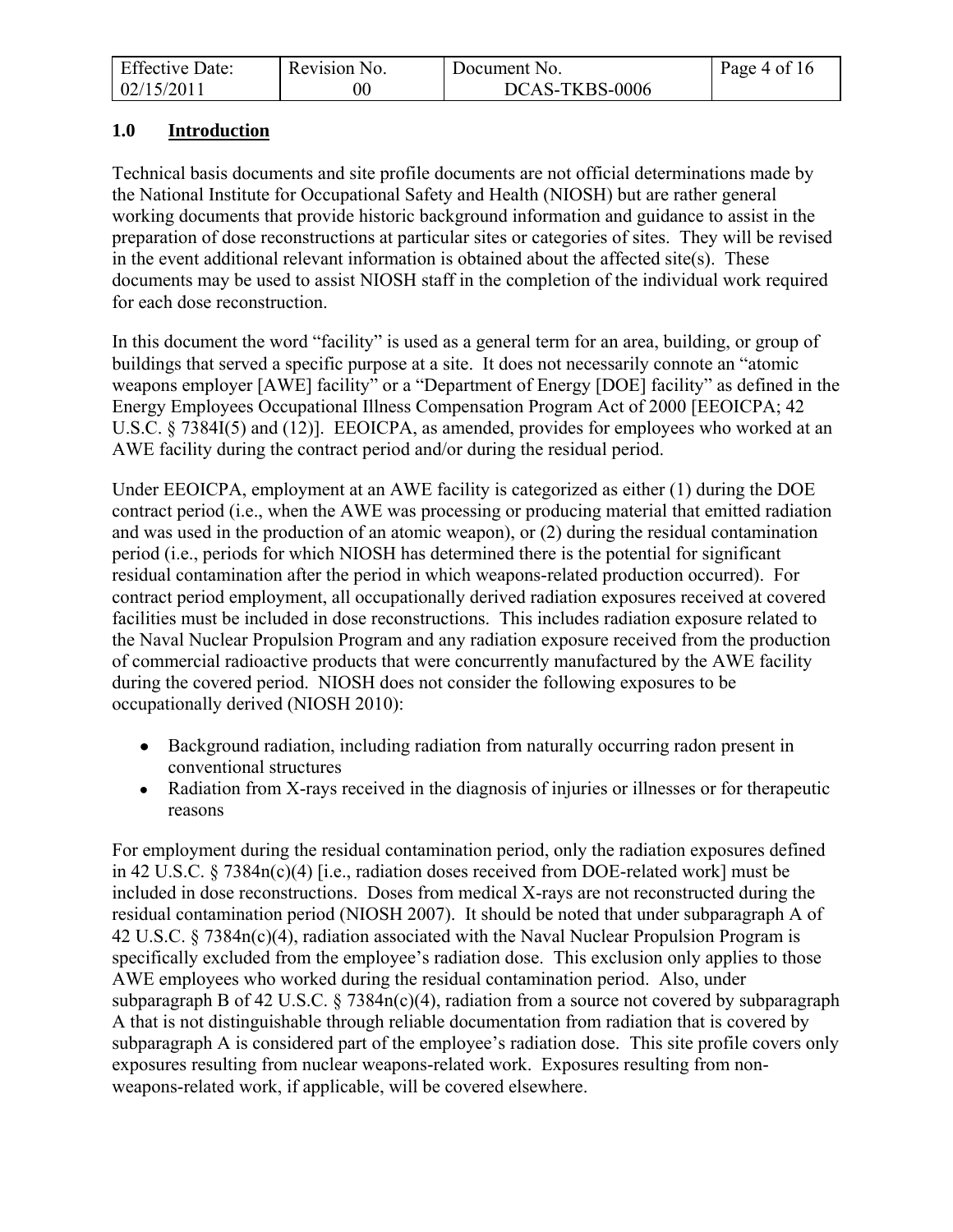| <b>Effective Date:</b> | Revision No. | Document No.   | Page 5 of 16 |
|------------------------|--------------|----------------|--------------|
| 02/15/2011             | 00           | DCAS-TKBS-0006 |              |

The following information from the Department of Energy's Office of Health, Safety and Security EEOICPA Find Facilities webpage defines the EEOICPA covered periods for DuPont Deepwater.

| Site:           | <b>DuPont Deepwater Works</b>                                   |
|-----------------|-----------------------------------------------------------------|
| Location:       | Deepwater, New Jersey                                           |
| Covered Period: | AWE 1942-1949, Residual Radiation 1950-1995; 1997-October 2009; |
|                 | DOE 1996 (remediation)                                          |

This document contains a summary of the description of the site as well as the Atomic Energy Commission activities performed there, and provides the technical basis to be used to evaluate the occupational radiation doses for EEOICPA claims.

## <span id="page-4-0"></span>**2.0 Site Description and Operational History**

DuPont Deepwater Works was a DuPont facility located in Deepwater NJ. The name of the facility was officially changed from "Dye Works" to "Chambers Works" on 4/7/1944 (Chambers Works 1945). DuPont Deepwater Works conducted work on several projects for the MED. Several involved producing non-radioactive chemicals (Chambers Works 1945). These include project number 9595 (under Letter Contract W-7412 Eng. 2), project number 9757 (under Letter Contract W-7412 Eng. 6), and project number 9233 (under Letter Contract W-7412 Eng. 8). Project number 9634 was conducted under Letter Contract W-7412 Eng. 3. The letter contract was dated 11/20/1942 and the project was approved by DuPont's Executive Committee on 12/23/1942. Construction was completed in three stages which started production on 2/13/1943,  $4/28/1943$  and  $6/5/1943$ . The scope of work under this contract included converting  $U_3O_8$  to  $UO<sub>2</sub>$ , converting  $UO<sub>2</sub>$  to  $UF<sub>4</sub>$ , and converting  $UF<sub>4</sub>$  to uranium metal.

Letter Contract W-7412 Eng 3 indicated the U3O8 would be supplied by the Government. However, on 12/30/1942, Letter Contract W-7412 Eng. 22 was issued to direct DuPont to build a facility to produce the U3O8 from various types of uranium scrap. This became Project number 9803 and was approved by DuPont's Executive committee on 3/31/1943. The 100 Section of the plant was operational on 8/16/1943 and the 200 Section of this plant was operational on 10/1/1943 (Chambers Works 1945).

The original research work was conducted at the Jefferson Lab in Building J-16. This building was demolished and several feet of earth removed sometime between 1943 and 1945. Building J-26 was eventually built at that location (DOE 1978).

The other two projects were located in buildings 708 and 845. A portion of building 708 was demolished in 1945. The rest of the building along with several feet of earth was removed in 1953. Radiological surveys of building 845 were conducted in 1977 and 1983 (DOE 1978, Bechtel 1983).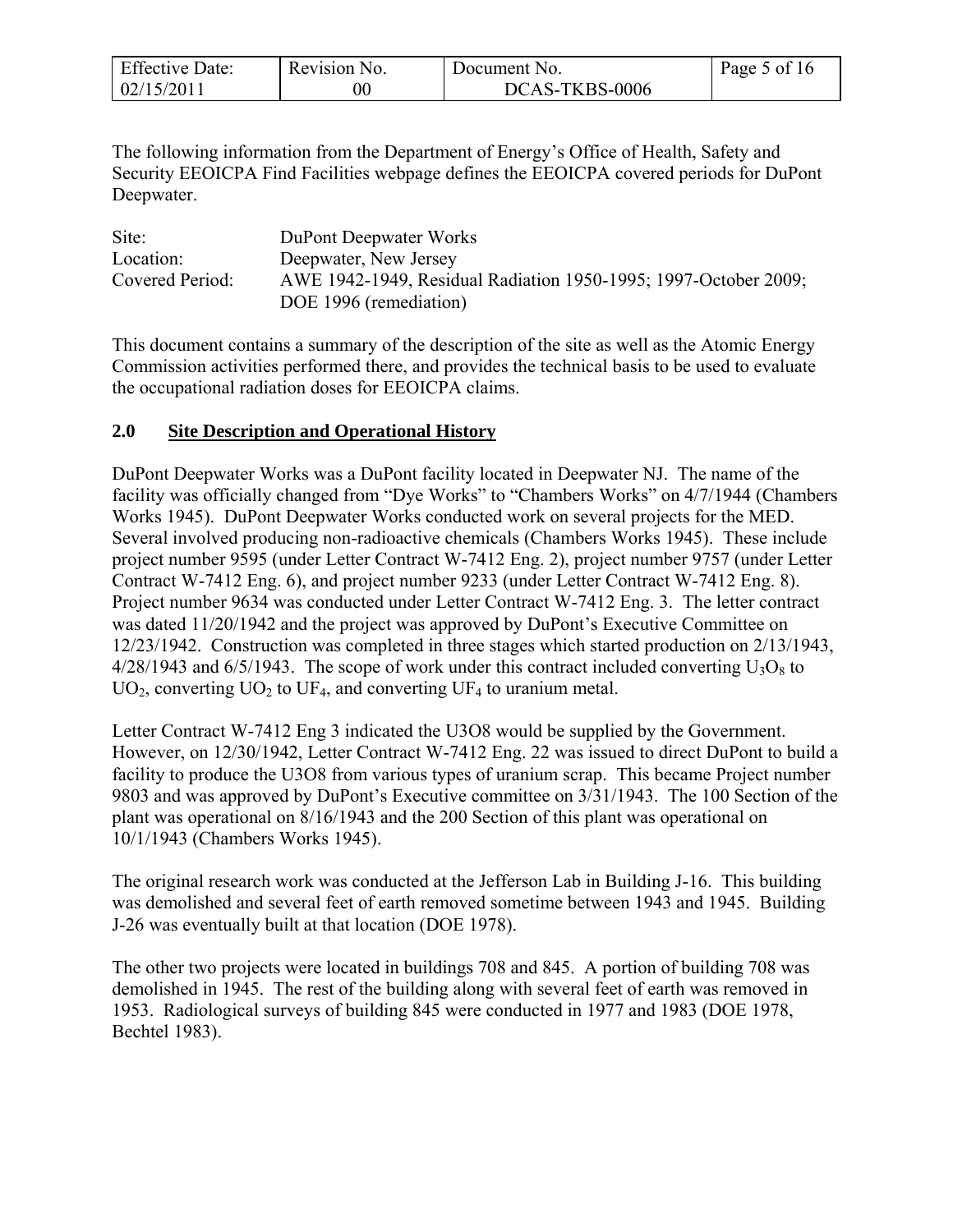| <b>Effective Date:</b> | Revision No. | Document No.   | Page 6 of 16 |
|------------------------|--------------|----------------|--------------|
| 02/15/2011             | 00           | DCAS-TKBS-0006 |              |

#### <span id="page-5-0"></span>**3.0 Process Description**

Operations involving uranium at the DuPont Deepwater Works began early in 1942 when DuPont was conducting experiments with uranium hexafluoride  $(UF_6)$  under contract to the Office of Scientific Research and Development (OSRD). The method employed utilizing natural uranium oxide and converted it to uranium tetrafluoride (UF<sub>4</sub>) and then to UF<sub>6</sub>. When the MED was chartered, it took over the OSRD contracts. DuPont operations for MED included conversion of black oxide ( $U_3O_8$ ) and sodium diuranate to orange oxide ( $UO_3$ ) and then to brown oxide (UO<sub>2</sub>), production of uranium tetrafluoride (UF<sub>4</sub>) from uranium oxide (UO<sub>2</sub> and UO<sub>3</sub>), production of uranium peroxide ( $UO_42H_2O$ ) from scrap uranium for subsequent production of  $UO<sub>2</sub>$ , production of UF<sub>6</sub> from UF<sub>4</sub>, production of uranium metal using the magnesium process and various related research activities. DuPont continued its research activities for AEC until late 1947 (Chambers Works 1945). No documentation was found indicating there were other sources of radiation at Deepwater Works.

## <span id="page-5-1"></span>**4.0 Internal Dose**

Air samples were collected at the Deepwater Works plant on various occasions at a variety of locations between 4/3/1944 and 6/7/1945 (DuPont Dust Reports). A total of 252 air samples were collected. These air samples were analyzed by assuming they fit a lognormal distribution. The geometric mean of that distribution was 181 dpm/m3 with a geometric standard deviation of 5.73. These air samples included primarily operational areas but also included some general areas of the facility as well as operational areas while equipment was shutdown. The distribution would therefore not necessarily be representative of operational personnel. Therefore, exposure estimates will rely on three categories of workers. People routinely working with uranium (Operators) will be given the 95th percentile of the air concentration distribution. People working in the vicinity but not normally operating equipment (Supervisors) will be given the 50th percentile of the distribution. People not routinely in the vicinity of the uranium (Clerical) will be given the 5th percentile of the distribution. These values were used to determine an ingestion intake per OCAS-TIB-0009 (OCAS 2004) and are summarized in the table below.

At the end of the weapons related work at DuPont Deepwater Works, the buildings were decontaminated and turned over to DuPont. The last building was turned over in 1949; however the decontamination was performed in 1948. The last building was surveyed after decontamination on 12/30/1948 (DuPont 19449). Therefore, this estimate will cover the time period of 1942 through 1948. Intakes associated with 1949 will be the same as those for the residual contamination period addressed in Section 6.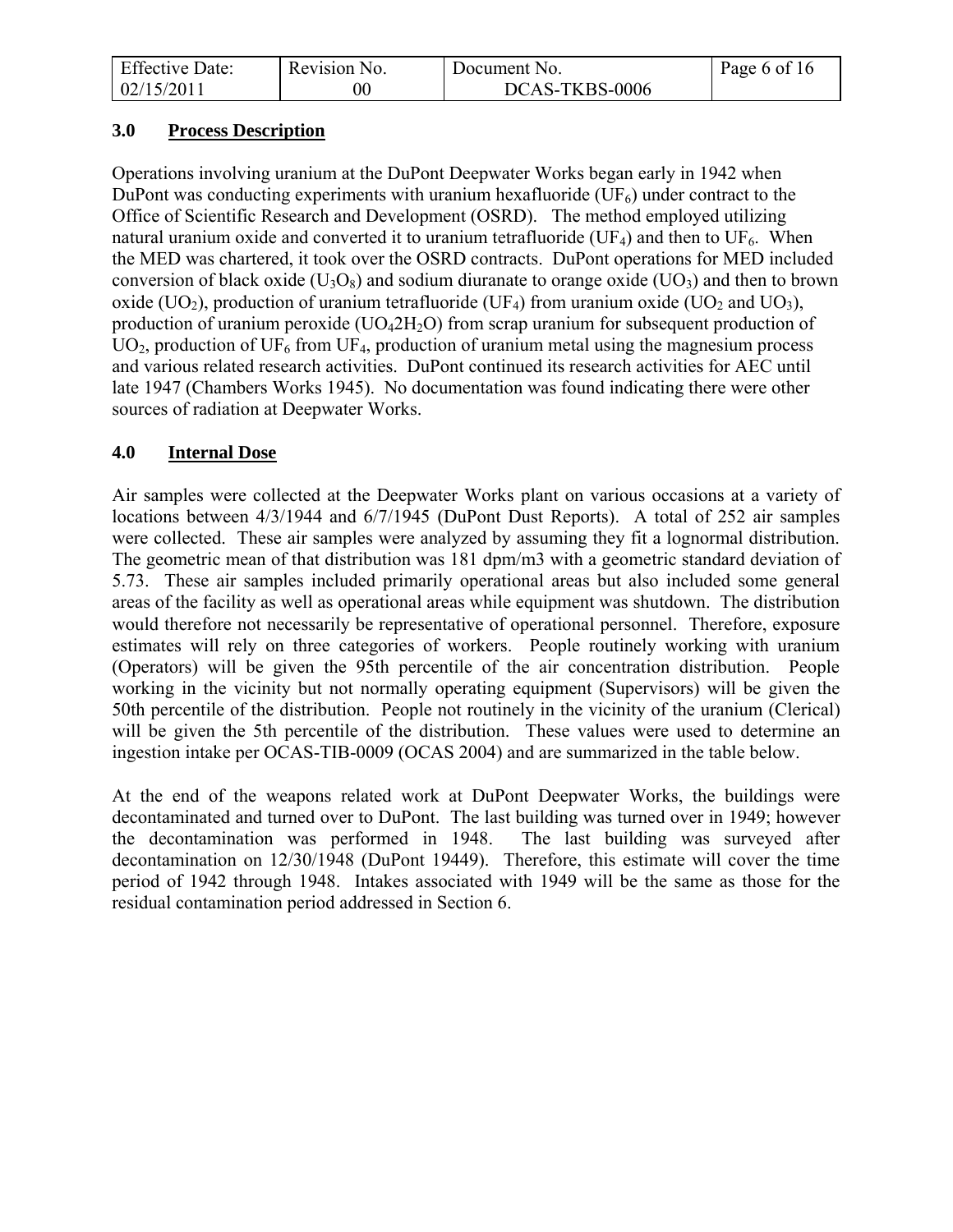| <b>Effective Date:</b> | Revision No. | Document No.   | Page 7 of 16 |
|------------------------|--------------|----------------|--------------|
| 03/08/2011             | 00 PC-1      | DCAS-TKBS-0006 |              |

|                      |           |                                   | Inhalation | Ingestion |
|----------------------|-----------|-----------------------------------|------------|-----------|
| Category             | Years     | Description                       | (dpm/day)  | (dpm/day) |
| <b>Operators</b>     | 1942-1948 | Routinely working<br>with uranium | 25245      | 438       |
| Supervisors/Laborers | 1942-1948 | Routinely in the<br>area          | 1428       | 25        |
| Clerical             | 1942-1948 | Not routinely in<br>the area      | 81         | 1.4       |

Dose calculated from these intakes is entered into IREP as alpha radiation with a "constant" distribution.

#### <span id="page-6-0"></span>**5.0 External Dose**

No External dosimetry results were found for the DuPont Deepwater plant. Therefore, the external dose to workers at the plant was modeled. Radiation can be emitted not only from uranium but from its short lived decay products. Since the Deepwater Works plant did not process any uranium ores, all the uranium present at the plant had been processed previously and any decay products removed. While decay products will be produced immediately after the processing, the long-lived decay products can take hundreds or thousands of years to reach an appreciable level. However, short –lived decay products can reach a value near equilibrium in a much shorter period of time. Anderson and Hertel (Anderson and Hertel 2005) showed that the short lived nuclides (Th<sup>234</sup>, Pa<sup>234m</sup>, Pa<sup>234</sup> and Th<sup>231</sup>) are very close to equilibrium (adjusted for branching ratios) at 100 days following separation. Therefore, for modeling external dose, uranium isotopes ( $U^{238}$ ,  $U^{235}$ , and  $U^{234}$ ) were assumed to exist in their natural ratios and their short-lived decay products ( $Th^{234}$ ,  $Pa^{234m}$ ,  $Pa^{234}$  and  $Th^{231}$ ) were assumed to have reached equilibrium.

External sources of radiation at a uranium facility could include beta and photon radiation from the material being produced, from exposure to contaminated surfaces and from submersion in air contaminated with uranium dust.

When workers are enveloped in a cloud of radioactive dust, they will receive a small amount of external dose. External exposure rates from uranium and its radioactive decay products are shown in Table 2. The doses were calculated using the computer code MicroShield version 6.02 (Grove Engineering 2003). The calculated dose rates are for natural uranium and include the dose contribution from the radioactive decay products of  $U^{238}$ ,  $U^{235}$ , and  $U^{234}$ . Radioactive decay product ingrowth of 100 days was assumed for these calculations. Air concentration from DuPont Deepwater Works air samples was used to determine an external dose rate from this route of exposure. This calculation resulted in a dose rate of  $4.45 \times 10^{-7}$  mR/hr. This is negligible when compared to other sources of external radiation.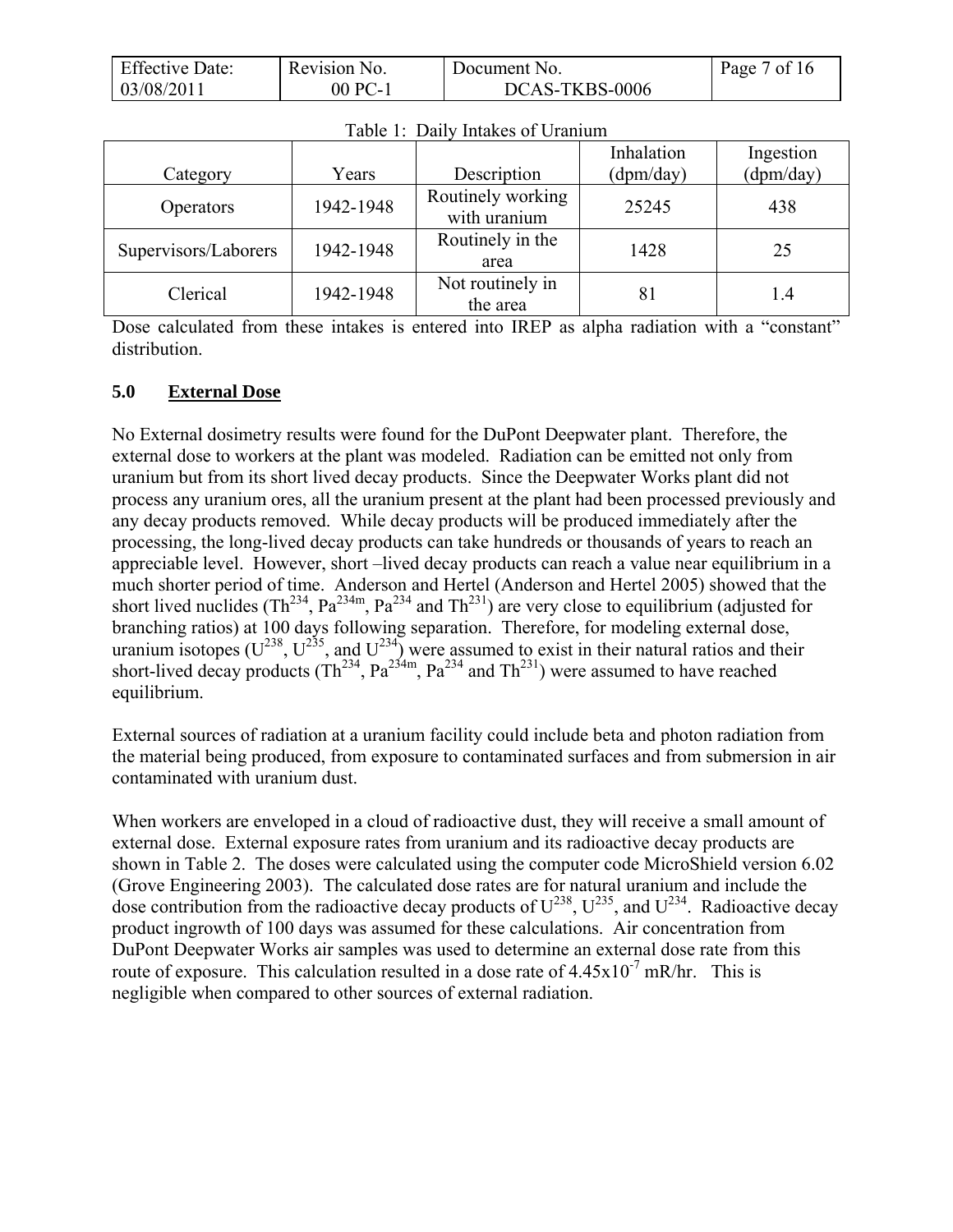| <b>Effective Date:</b> | Revision No. | Document No.   | Page 8 of 16 |
|------------------------|--------------|----------------|--------------|
| 02/15/2011             |              | DCAS-TKBS-0006 |              |

| Table 2: External Dose Conversion Factor for Air Submersion |  |
|-------------------------------------------------------------|--|
|-------------------------------------------------------------|--|

| External Dose Conversion factor                                |          |  |  |
|----------------------------------------------------------------|----------|--|--|
| $(mR/h \text{ per } dpm(\alpha)/m^3)$<br>Time since separation |          |  |  |
| 100 d                                                          | 2.46E-09 |  |  |

When workers are working on a contaminated surface, they will receive a small amount of external dose. External dose rates from uranium and its radioactive progeny are shown in Table 3. The doses were calculated using the computer code MicroShield version 6.02 (Grove Engineering 2003). The calculated dose rates are for natural uranium and include the dose contribution from the radioactive decay products of  $U^{238}$ ,  $U^{235}$ , and  $U^{234}$ .

The quantity of uranium on the floor surface was estimated from measured air concentrations. The level of surface contamination was determined by first calculating a terminal settling velocity for 5-μm activity mean aerodynamic diameter (AMAD) particles. The calculated terminal settling velocity was 0.00075 meters per second. It was assumed that the surface contamination level was due to 365 days of constant deposition from the constant air concentration with no removal. Using this surface concentration and the conversion factor in Table 3, the external dose rate from contaminated surfaces was calculated. This results in a calculated value of 0.0158 mR/hr. This value is small when compared to the dose rate directly from uranium but it is not negligible. Therefore, it is included in the external dose model.

| Surface contamination dose conversion factor                   |  |  |  |  |
|----------------------------------------------------------------|--|--|--|--|
| $(mR/h \text{ per } dpm(\alpha)/m^2)$<br>Time since separation |  |  |  |  |
| 00d<br>5.61E-10                                                |  |  |  |  |

Table 3: External Dose Conversion Factor for Surface Contamination

Next, the external dose rate from direct handling of uranium compounds was considered. Several different chemical compounds of uranium were handled at the Deepwater plant. Also the material was handled in various-sized containers or equipment. However, the external dose rate from uranium is not very sensitive to these variations once a sufficient quantity has accumulated. Table 4 below shows the dose rates calculated for a drum of  $U_3O_8$  using MCNPX (version 2.5.0). The density of the drum was increased allowing for a greater amount of uranium to be contained by the drum. It can be seen that once the density reaches a realistic value, the dose rate does not change appreciably. The same is true of an array of drums or large amounts of uranium contained in equipment.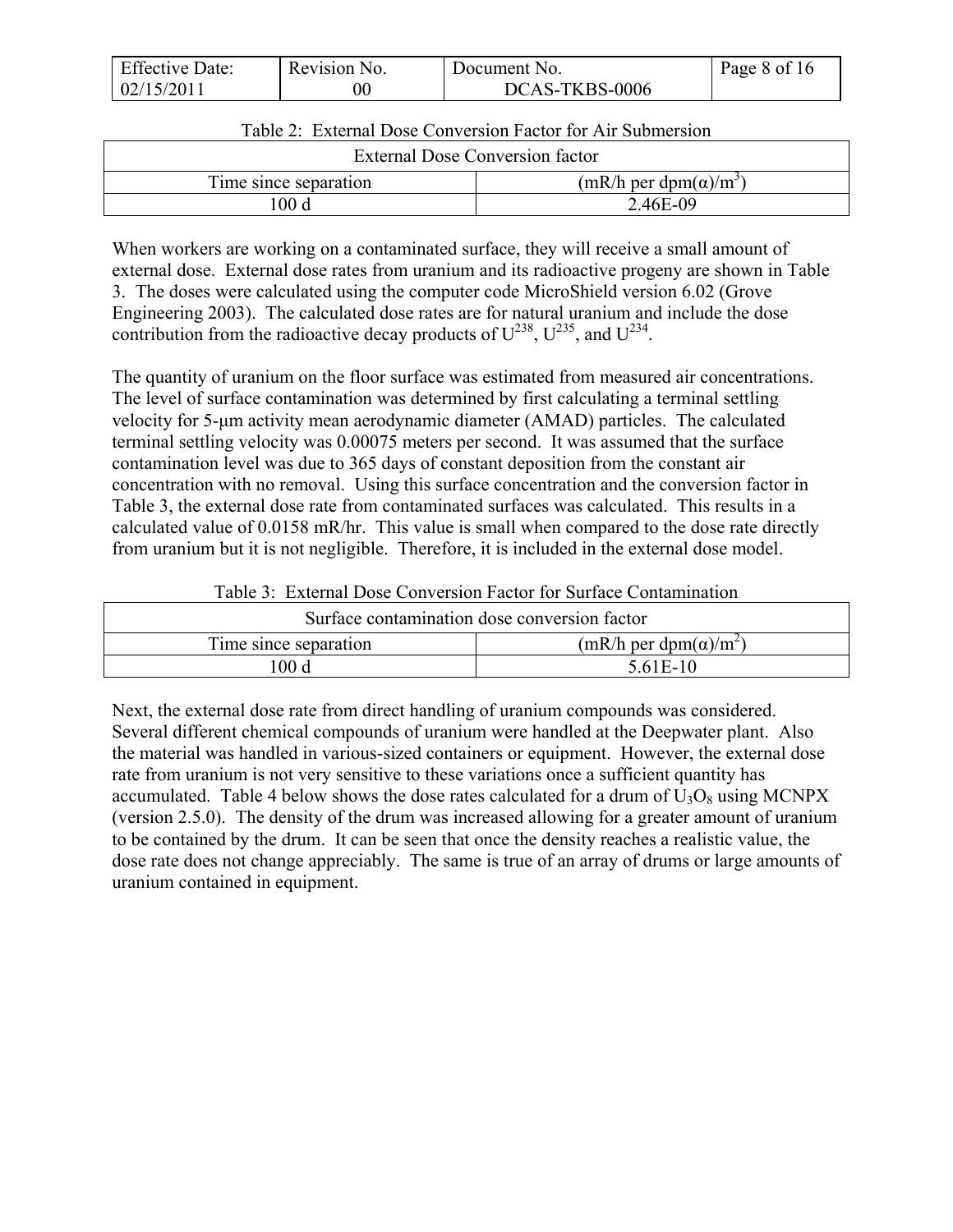| <b>Effective Date:</b> | Revision No. | Document No.   | Page 9 of 16 |
|------------------------|--------------|----------------|--------------|
| 02/15/2011             |              | DCAS-TKBS-0006 |              |

| Density of<br>$U_3O_8$ (g cm <sup>-3</sup> ) | Activity of U in<br>drum (Ci) | Photon<br>emission<br>dose(rad/hr) | Bremsstrahlung<br>dose (rad/hr) | Total dose rate<br>at 30 cm<br>(rad/hr) |
|----------------------------------------------|-------------------------------|------------------------------------|---------------------------------|-----------------------------------------|
| $0.5*$                                       | 3.121E-02                     | 3.96E-04                           | $3.20E - 4$                     | $7.16E-4$                               |
|                                              | 6.242E-02                     | 5.00E-04                           | 3.60E-04                        | 8.60E-04                                |
|                                              | 1.248E-01                     | 5.54E-04                           | 3.76E-04                        | 9.30E-04                                |
|                                              | 2.497E-01                     | 5.84E-04                           | 3.84E-04                        | 9.69E-04                                |
|                                              | 3.745E-01                     | 5.84E-04                           | 3.64E-04                        | 9.48E-04                                |
|                                              | 4.182E-01                     | 5.81E-04                           | 3.74E-4                         | 9.56E-4                                 |

|  | Table 4: Uranium dose rates from drums of uranium oxide. |  |  |  |
|--|----------------------------------------------------------|--|--|--|
|  |                                                          |  |  |  |

\*The drum begins to noticeably impact the dose rates at low material concentration.

Also varying the chemical makeup of the uranium compound has little effect on the external dose rates. Table 5 shows the surface beta dose rates from various chemical forms of uranium. Uranium metal exceeds the dose rates from other uranium compounds. However, the dose rates from uranium oxides and  $UF_4$  are sufficiently similar in magnitude to the dose rates from uranium metal so that uranium metal dose rates can be assumed to be representative of the dose rates from all uranium compounds.

Table 5: Beta Surface Exposure Rates from Equilibrium Thickness of Uranium Metal and Compounds (DOE-STD-1136-2004)

| <b>Beta Surface</b><br><b>Exposure</b>         |                            |  |  |
|------------------------------------------------|----------------------------|--|--|
| <b>Source</b>                                  | Rate, mrad h <sup>-1</sup> |  |  |
| U-Nat metal slab                               | 233                        |  |  |
| UO <sub>2</sub>                                | 207                        |  |  |
| $UF_4$                                         | 179                        |  |  |
| $UO2(NO3)26H20$                                | 111                        |  |  |
| UO <sub>3</sub>                                | 204                        |  |  |
| $U_3O_8$                                       | 203                        |  |  |
| $UO_2F_2$                                      | 176                        |  |  |
| $Na2U2O7$                                      | 167                        |  |  |
| a. Beta surface exposure rate in air through a |                            |  |  |
| polystyrene filter 7mg/cm <sup>2</sup> thick.  |                            |  |  |

The geometry of the uranium can also have an effect on the external dose rate from the uranium. Table 6 shows the calculated dose rate from several sizes of drums. The dose rates from drums were calculated using MicroShield Version 5.01. The calculations assumed that the time of decay was 100 days, which allows the ingrowth of uranium decay products which will increase the dose rate. The contents of the drums were modeled as soil at a density of 1.6 (Eckerman and Ryman 1993). The calculations did not account for Bremsstrahlung that may have been generated by the interactions of beta particles with the contents of the drum. Calculations performed by others (Anderson and Hertel 2005) indicate that the dose rate due to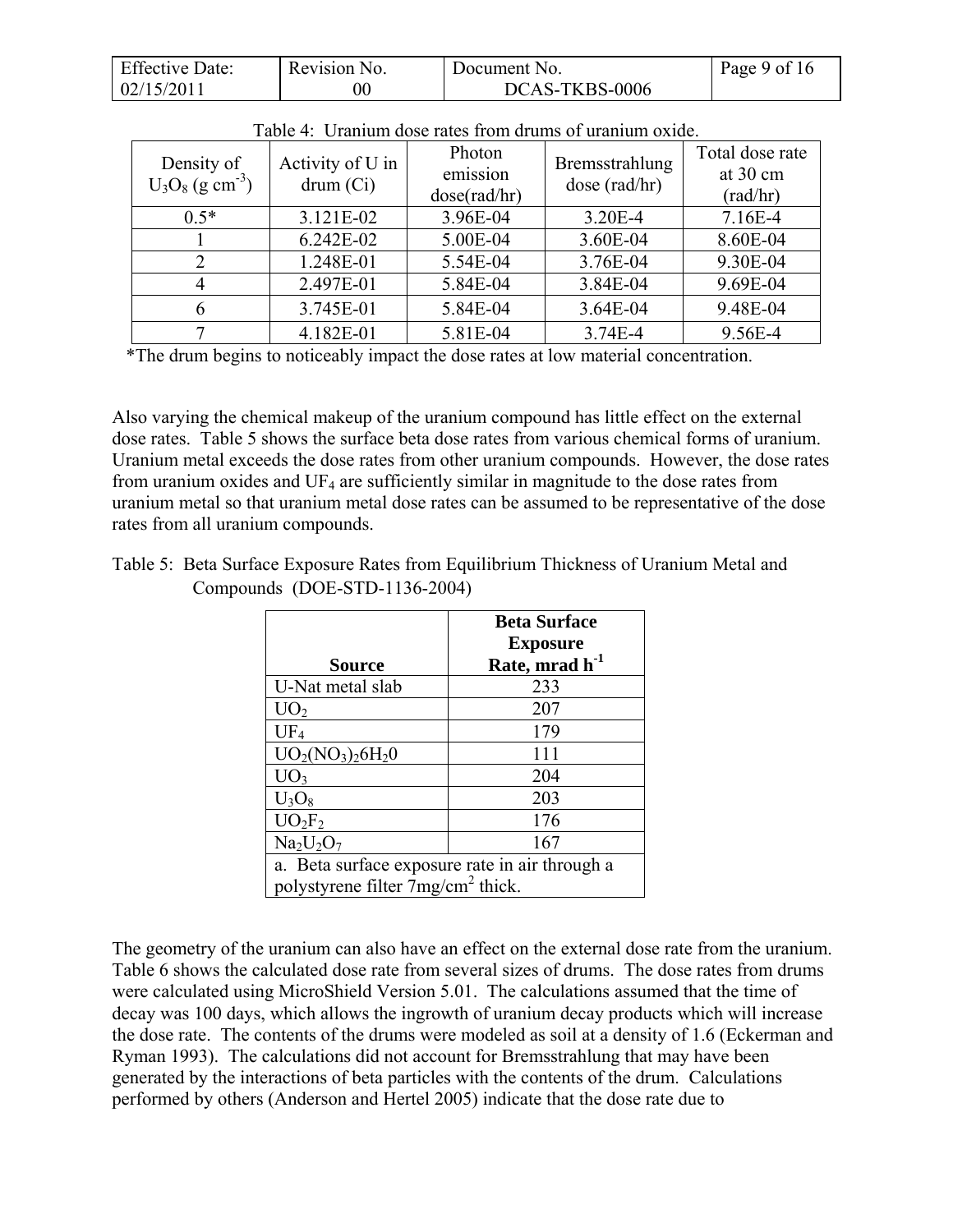| <b>Effective Date:</b> | Revision No. | Document No.   | Page 10 of 16 |
|------------------------|--------------|----------------|---------------|
| 02/15/2011             |              | DCAS-TKBS-0006 |               |

Bremsstrahlung may be equal to the photon dose rate. Therefore, the values shown in Table 6 are twice the dose rate that was calculated for photons alone. The one foot (30 cm) values for the 55 gallon drum compare well to the values in Table 4. In Table 6, the photon dose was doubled to account for Bremsstrahlung radiation. In Table 4, the Bremsstrahlung radiation was accounted for separately. In comparing the two tables, it can be seen that the Bremsstrahlung treatment in Table 6 is favorable. It can also be seen that the same treatment would result in total dose values of approximately 1.2 mR/hr from Table 4 which compares well with the 1.3 mR/hr value in Table 6. Values from Table 6 will be used for external photon dose calculations for the Deepwater plant.

|                 | Dose Rates $(mR/h)$ |                 |       |        |  |
|-----------------|---------------------|-----------------|-------|--------|--|
| Drum Size (gal) | l cm                | $10 \text{ cm}$ | 30 cm | 100 cm |  |
| 100 day decay   |                     |                 |       |        |  |
|                 |                     |                 |       |        |  |
|                 |                     |                 |       |        |  |
|                 |                     |                 |       |        |  |

Table 6: Dose rates from drums of uranium compounds

The exact external exposure scenarios at the Deepwater plant vary making it impossible to model each task. However, based on the fact that the external dose rates do not vary significantly with most parameters, the external exposure estimate assumes an operator spent 100% of the time near a 55 gallon drum of uranium. The estimate assumes each operator spent 50% of the time one foot (30 cm) from the drum and for the remaining 50% of the time, stood one meter (100 cm) from the drum. Also, the estimate assumes while the operator is working one foot from the drum, his hands are in contact with the uranium half of that time (25% of the day). This will be used to estimate a dose to the hand and forearms which can be considerably higher than the whole body dose.

For photons, the dose rates in Table 6 will be used. Table 5 uranium metal values will be used for contact beta dose rates. For one foot beta dose rates, Figure 1 was used. Figure 1 provides beta dose rates from aged yellowcake  $(U_3O_8)$  at various distances from the uranium. At 30 cm, the dose rate is between 1 and 2 mrem/hour. Therefore, a dose rate of 2 mrem/hr will be used for the one foot (30 cm) beta dose rate. The sharp decrease in beta dose with distance is due primarily to the attenuation by air. Unlike photons, beta particles have a limited range that they can travel in air. Therefore, the beta dose rate 100 cm from the uranium will be considered negligible.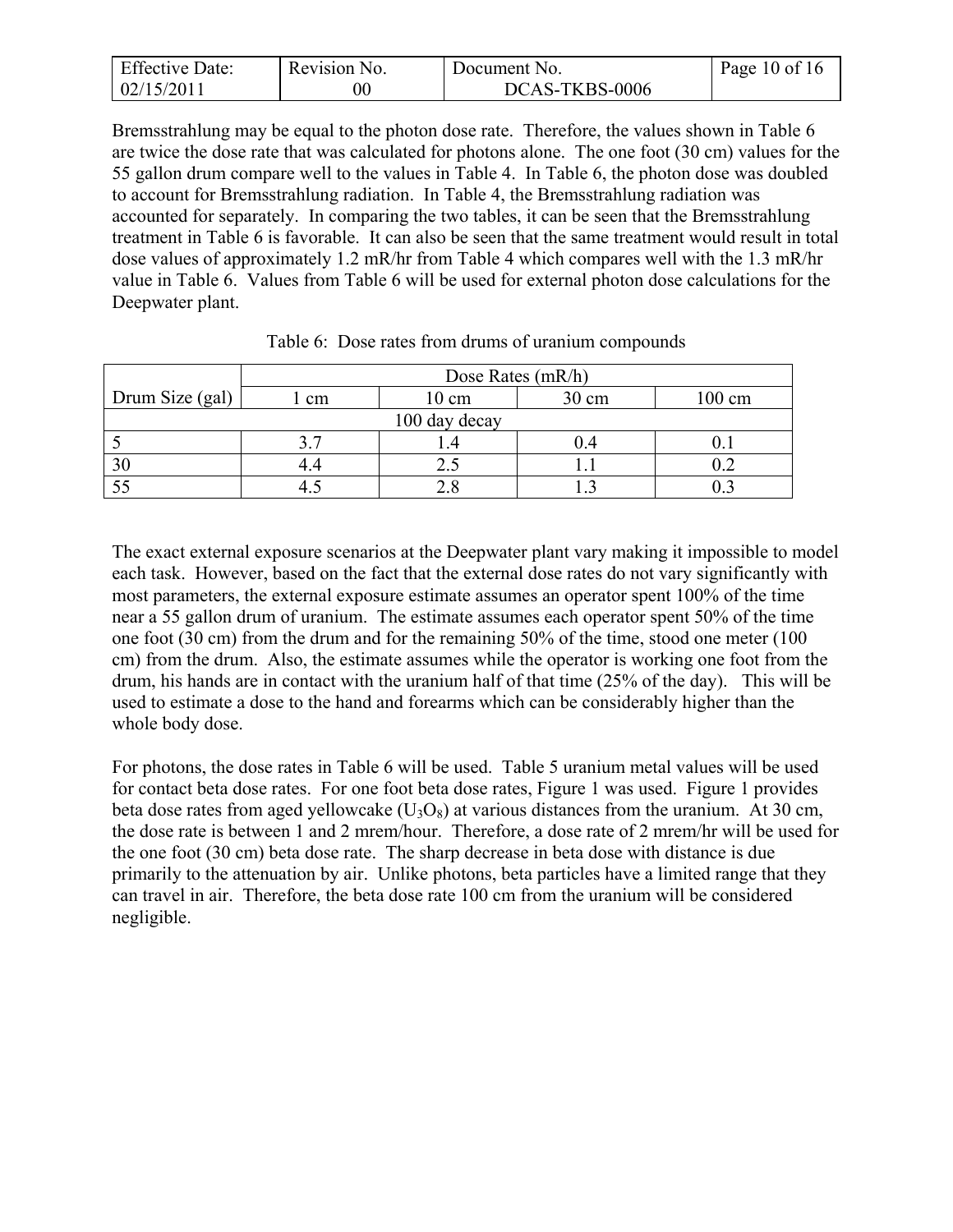| <b>Effective Date:</b> | Revision No. | Document No.   | Page 11 of 16 |
|------------------------|--------------|----------------|---------------|
| 02/15/2011             |              | DCAS-TKBS-0006 |               |

Figure 1: Beta dose rate from yellowcake separated from ore for more than 100 days as a function of distance from the surface. [Reproduced from US NRC 2002a]



The stated dose rates and exposure durations are considered to be an average value. However, in practice, distributions of measured doses tend to be lognormal in nature. Therefore, the estimated value will be considered to be the average of a lognormal distribution with an assumed geometric standard deviation (GSD) of 5. The geometric mean (GM) can be calculated from the average and GSD using a formula found in Battelle-TIB-5000. Table 7 provides the GM, GSD and average dose rates estimated for operators.

|            | Photon<br>(mR/hr) | Skin<br>(mrad/hr) | Hands and forearms<br>(mrad/hr) |
|------------|-------------------|-------------------|---------------------------------|
| Average    | 79                |                   | 58.7                            |
| <b>GSD</b> |                   |                   |                                 |
| <b>GM</b>  | ስ ጎጎ<br>← →       | $\Omega$          | 6 ሰዓ                            |

Table 7: Operator Dose Rates at Deepwater Works

For exposure estimates, each claim will be evaluated to determine the most appropriate job category to utilize for the external dose estimate. The "operator" job category consists of personnel that were routinely and directly involved in operations with uranium. The "laborer" job category consists of personnel that supported these operations. The "Supervisor" job category consists of personnel that were in the operations area but were not routinely involved in hands on activities with uranium. The "Other" job category consists of personnel that did not routinely enter the testing area.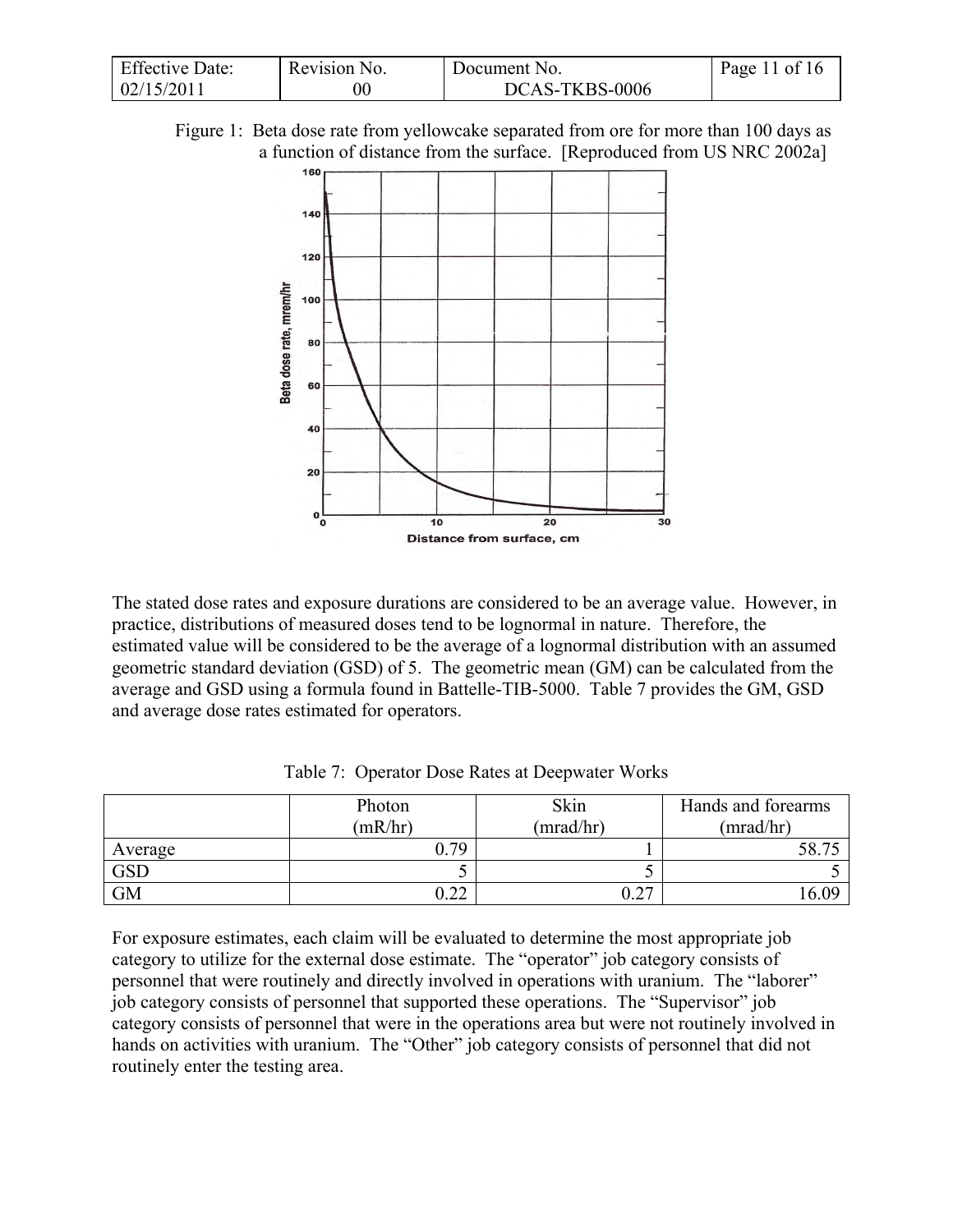| <b>Effective Date:</b> | Revision No. | Document No.   | Page 12 of 16 |
|------------------------|--------------|----------------|---------------|
| 02/15/2011             | $00\,$       | DCAS-TKBS-0006 |               |

External exposure scenarios for operators have already been described. The typical work year is assumed to be 2400 hours during the operational period. Laborers will be assumed to receive half the external dose that operators receive. Supervisors are assumed to receive half the dose that laborers receive. Others are assumed to receive one tenth the external radiation that supervisors receive. External dose to the different job categories during operational years is listed in Table 8. Doses should be entered into IREP as a lognormal distribution with a GSD of 5.0. Photon doses should be assigned as 50% 30 to 250 keV photons and the remaining 50% as greater than 250 keV photons. Skin and Hands and forearm dose should be assigned as 100% greater than 15 keV electrons.

|                    | Years     | Photon  | Skin      | Hands and forearms |
|--------------------|-----------|---------|-----------|--------------------|
|                    |           | (mR/yr) | (mrad/yr) | (mrad/yr)          |
| <b>Operators</b>   | 1942-1948 | 519     | 657       | 38614              |
| Laborers           | 1942-1948 | 260     | 329       | 19307              |
| <b>Supervisors</b> | 1942-1948 | 30      | 164       | 9653               |
| Other              | 1942-1948 | 13      | . O       | 965                |

Table 8: Annual Doses at Deepwater Works

## <span id="page-11-0"></span>**6.0 Residual Contamination**

Even though the last building was released to DuPont in 1949, the last decontamination survey (described below) was completed in late 1948 (DOE 1978). After 1948, there was still the potential for dose from residual contamination remaining in the buildings. The dose estimate from this residual contamination is described below.

The initial research conducted in 1942 at Deepwater Works was conducted in building J-16. This building was demolished and several feet of earth removed sometime between 1943 and 1945 (DOE 1978).

Building 708 was partially demolished in 1945. This building was eventually shutdown, decontaminated and released to DuPont in 1949. The final survey of the building was conducted on 12/30/1948. This survey indicated the northwest tile wall was the most contaminated location in the building. The survey measured beta and gamma dose rates along the wall at several distances from the center of the contaminated area including the center of the contaminated area. The measurements were taken at these locations on contact with the wall as well as one foot away, two feet away, four feet away, six feet away and twenty feet away from the wall. These measurements were conducted on all five floors of the building with the exception of the second and third floors. That section of the wall was not accessible from those floors (DuPont 1949).

The survey also recorded measurements on the floor on all five floors of the building. All of these measurements indicated direct alpha results of less than 500 dpm/100 $\text{cm}^2$  and the highest beta gamma dose rate three feet above the floor as 0.05 mrep/hr. It should be noted that mrep is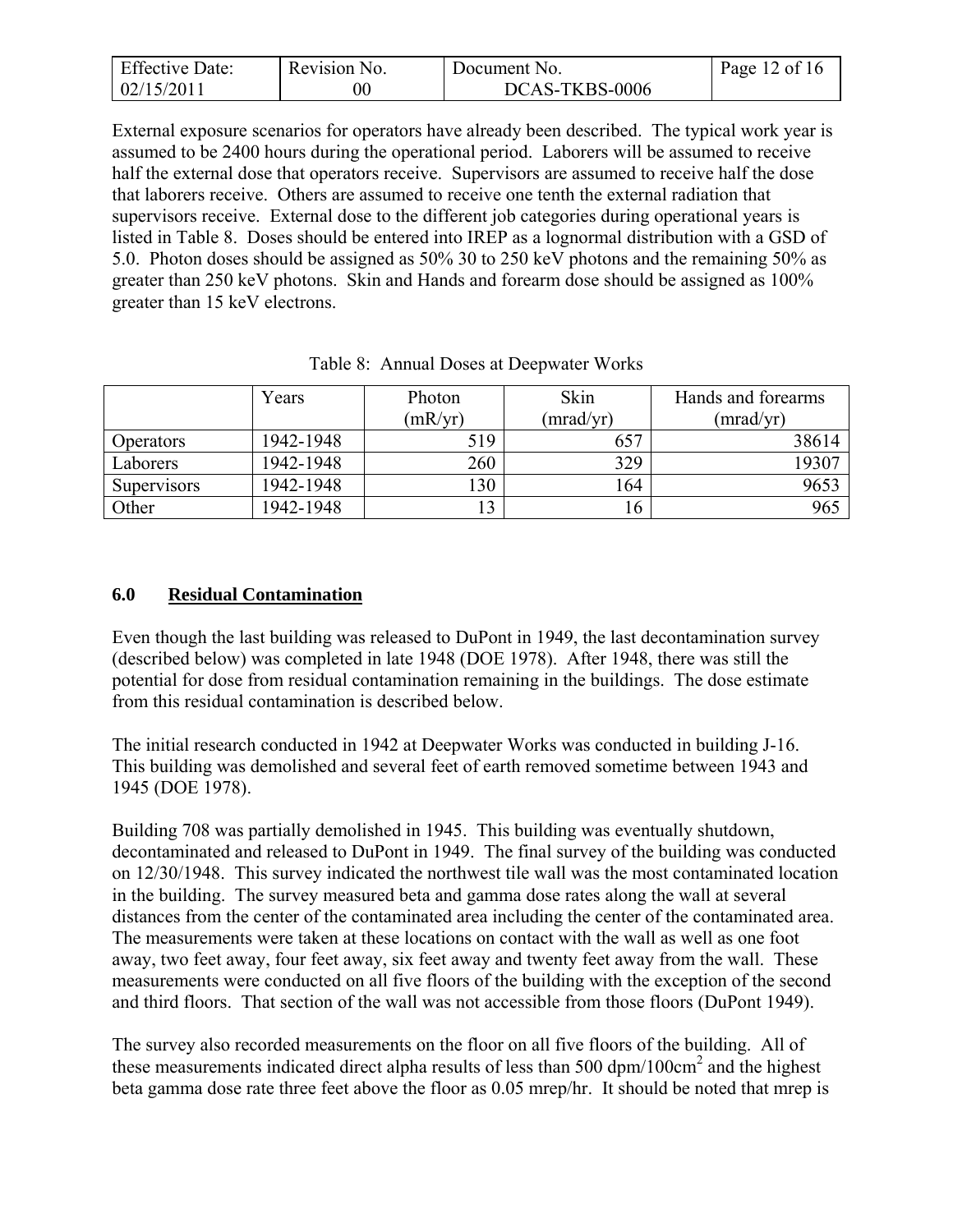| <b>Effective Date:</b> | Revision No. | Document No.   | Page 13 of 16 |
|------------------------|--------------|----------------|---------------|
| 02/15/2011             | $00\,$       | DCAS-TKBS-0006 |               |

an outdated unit of measure equivalent to the more modern mrad. Building 708 was released to DuPont and in 1953 the building was demolished and several feet of soil were removed.

Building 845 was released to DuPont on 11/15/1948 after decontamination (DuPont 1948c). The decontamination effort consisted of removing all apparatus, contaminated ducts, pipes, tanks, concrete bases, and wood floors as well as sandblasting the concrete floors. The whole interior was washed with water under pressure. A survey conducted on 10/6/1948 indicated all direct alpha measurements were less than  $500 \text{ dpm}/100 \text{cm}^2$ . The survey also indicated beta and gamma radiation levels three feet above the floor were less than 0.03 mrep/hr (DuPont 948b).

The building remained standing and was again surveyed in 1977 (DOE 1978) and 1983 (Bechtel 1983). The 1983 survey provided only a range of values with no indication of the average or typical contamination levels. The 1977 survey however, indicated average measurements as well as maximum measurements. This survey also indicated areas of maximum measurements were typically small areas.

The survey indicated beta gamma direct contact dose rates typically around 0.1 mrad/hr on most floors, walls, and ceilings. These readings were not corrected for background radiation so they are slightly high. Every floor of the plant had higher dose rates in small areas. This estimate will assume a dose rate of 0.2 mrad/hr as a favorable average dose rate. Since this is a contact beta plus gamma dose rate, corrections must be made to determine a whole body gamma and whole body beta dose rate.

As part of a test to determine the effectiveness of sandblasting, a survey was conducted in building 845 on 8/30/1948 and 8/31/1948 (DuPont 1948a). Part of this survey measured the open window dose rates (beta plus gamma) from three spots on the floor. Measurements were taken on contact with the floor and at waist height (three feet above the floor) prior to decontamination. The contact readings were 2.6, 2.6, and 15 mrep/hr. The corresponding three foot readings were 0.5, 0.5, and 1.0 mrep/hr. These measurements imply the readings taken three feet above the floor were 5.2, 5.2 and 15 times lower than the contact readings. Based on this, this estimate will use a value of five to estimate the whole body beta plus gamma dose rates from the contact dose rates. Therefore, the average whole body beta plus gamma dose rate is assumed to be 0.04 mrad/hr.

The ratio of beta to gamma from uranium contamination can vary from one to one to as high as 10 to one depending on the geometry, the amount of self shielding, and a number of other factors. For the purposes of this estimate, the more favorable approach to the claimant would be to assume a one to one ratio. Therefore, this appendix will assume the 0.04 mrad/hr is composed of a whole body gamma dose rate of 0.02 mR/hr and a beta whole body dose rate of 0.02 mrad/hr. Skin of the extremities (hands and forearms) will be assumed to be exposed to the contact dose rate of 0.2 mrad per hour.

While work schedules and locations can vary throughout a large facility such as Deepwater Works, a favorable assumption would be that individuals were exposed to these levels for 2000 hours per year. While it is recognized that some individuals would have worked overtime, it is also very likely they worked in other areas of the site since building 845 was primarily used for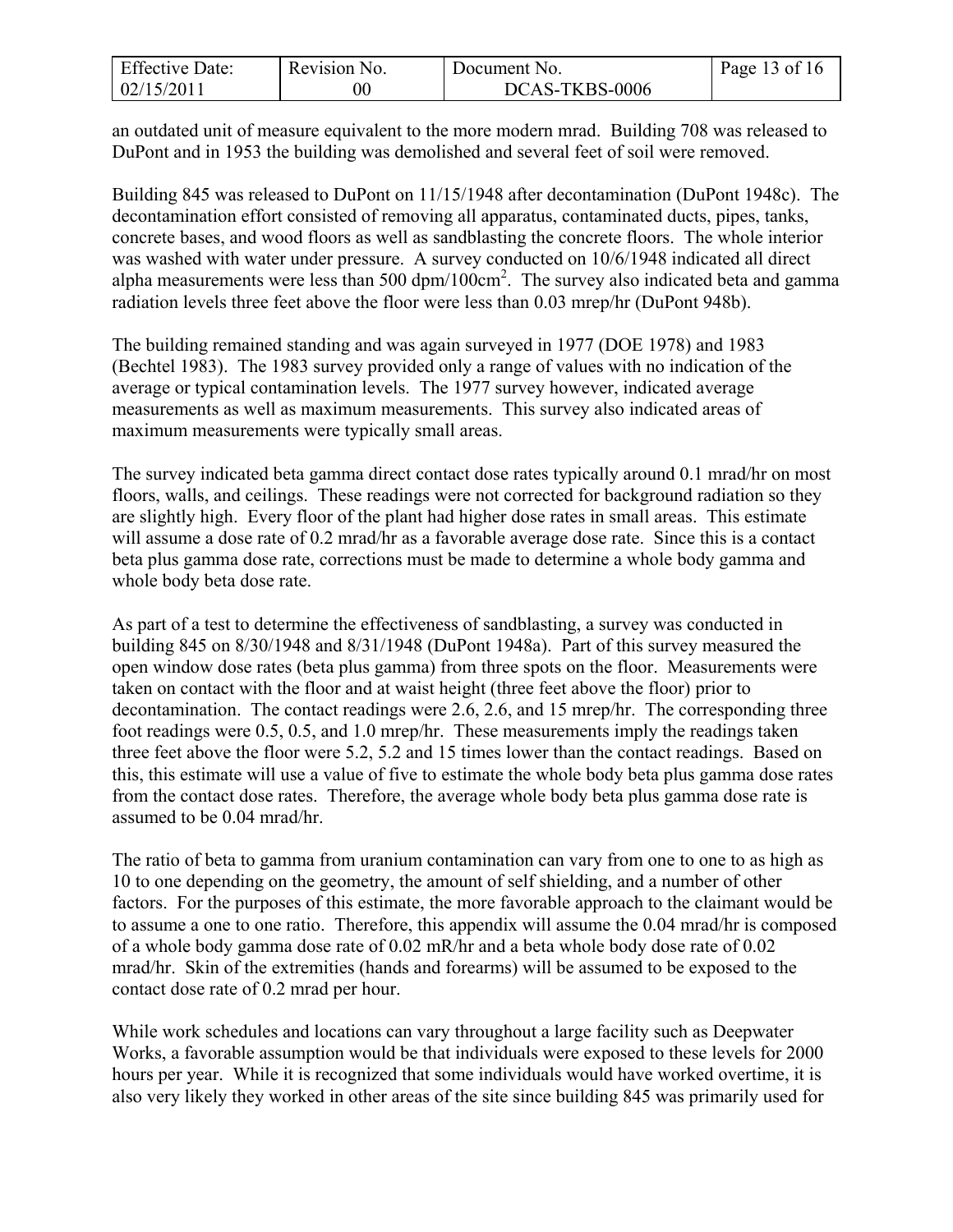| <b>Effective Date:</b> | Revision No. | Document No.   | Page 14 of 16 |
|------------------------|--------------|----------------|---------------|
| 02/15/2011             |              | DCAS-TKBS-0006 |               |

storage in later years. This also makes the use of 2000 hours per year a bounding estimate. As such, this portion of the dose estimate will be considered a constant value with no statistical distribution.

With these assumptions in place, this dose estimate will assume for the residual period, an annual whole body dose of 80 mrem. This is divided into 40 mrem deep dose and 40 mrem shallow dose (beta). Extremities will be estimated with an annual dose of 400 mrem assumed to be beta plus 40 mrem deep dose.

| <b>Operation Phase</b> | ears           | Whole Body<br>$(mrem/year)^{(a)}$ | <b>Job Category</b> | GSD      |  |
|------------------------|----------------|-----------------------------------|---------------------|----------|--|
| Residual               | 1949-Oct. 2009 | 40                                | All                 | Constant |  |

#### Table 9: Annual Whole Body External Dose from Residual Contamination

Applied as Photons 30-250 keV. Whole body photon doses are to be converted to organ doses using the Exposure to Organ Dose Conversion Factors (US DHHS 2007).

| Table 10: Annual Shallow External Dose from Residual Contamination |  |
|--------------------------------------------------------------------|--|
|--------------------------------------------------------------------|--|

| <b>Operation Phase</b> | Years          | <b>Shallow Dose</b><br>$(mrem/year)^{(a)}$ | Extremity<br>Dose<br>$(mrem/year)^{(a)}$ | Job<br>Category | <b>GSD</b> |
|------------------------|----------------|--------------------------------------------|------------------------------------------|-----------------|------------|
| Residual               | 1949-Oct. 2009 | 40                                         | 400                                      | All             | Constant   |

Applied as Electrons > 15 keV.

Direct alpha contamination measurements of the floor were conducted after decontamination of buildings 708 and 845. These measurements indicated the values were less than 500 dpm/100cm2. The 1977 survey of building 845 confirmed this was still the case even though isolated spots of higher contamination were also found. The isolated spots were primarily less than 500 cm<sup>2</sup> in area but six spots on the first floor ranged up to 5000 cm<sup>2</sup>. These readings indicate fixed contamination that cannot be easily resuspended into the air. The fact that the 1948 survey results are near the same values of the 1977 survey results indicates that the contamination is generally not being resuspended or removed in any other fashion. However, in order to account for small amounts of uranium that may have become airborne, a resuspension factor was applied to the 500  $dpm/100 \text{cm}^2$  value. This resulted in an estimated airborne concentration of 0.05 dpm/m<sup>3</sup>. Again, it will be assumed that an individual was exposed to this level of airborne contamination for 2000 hours per year. This estimate will therefore be considered a bounding estimate and no statistical distribution will be associated with it. These values will also be used to determine an ingestion intake per OCAS-TIB-0009 (OCAS 2004). For internal dose estimates, the uranium will be considered to be type M or type S solubility. The dose estimate should be based on the one that produces the highest dose.

| $v_{\text{ears}}$ | Radionuclide | Inhalation | Ingestion | Job      | GSD      |
|-------------------|--------------|------------|-----------|----------|----------|
|                   |              | (dpm/day)  | (dpm/day) | Category |          |
| 1949-Oct.<br>2009 | $U-234$      | 0.329      | 0.00685   | All      | Constant |
|                   |              |            |           |          |          |

Table 11: Daily Intakes from Residual Contamination (Solubility Type S or M)

Note: intakes rates are normalize to calendar days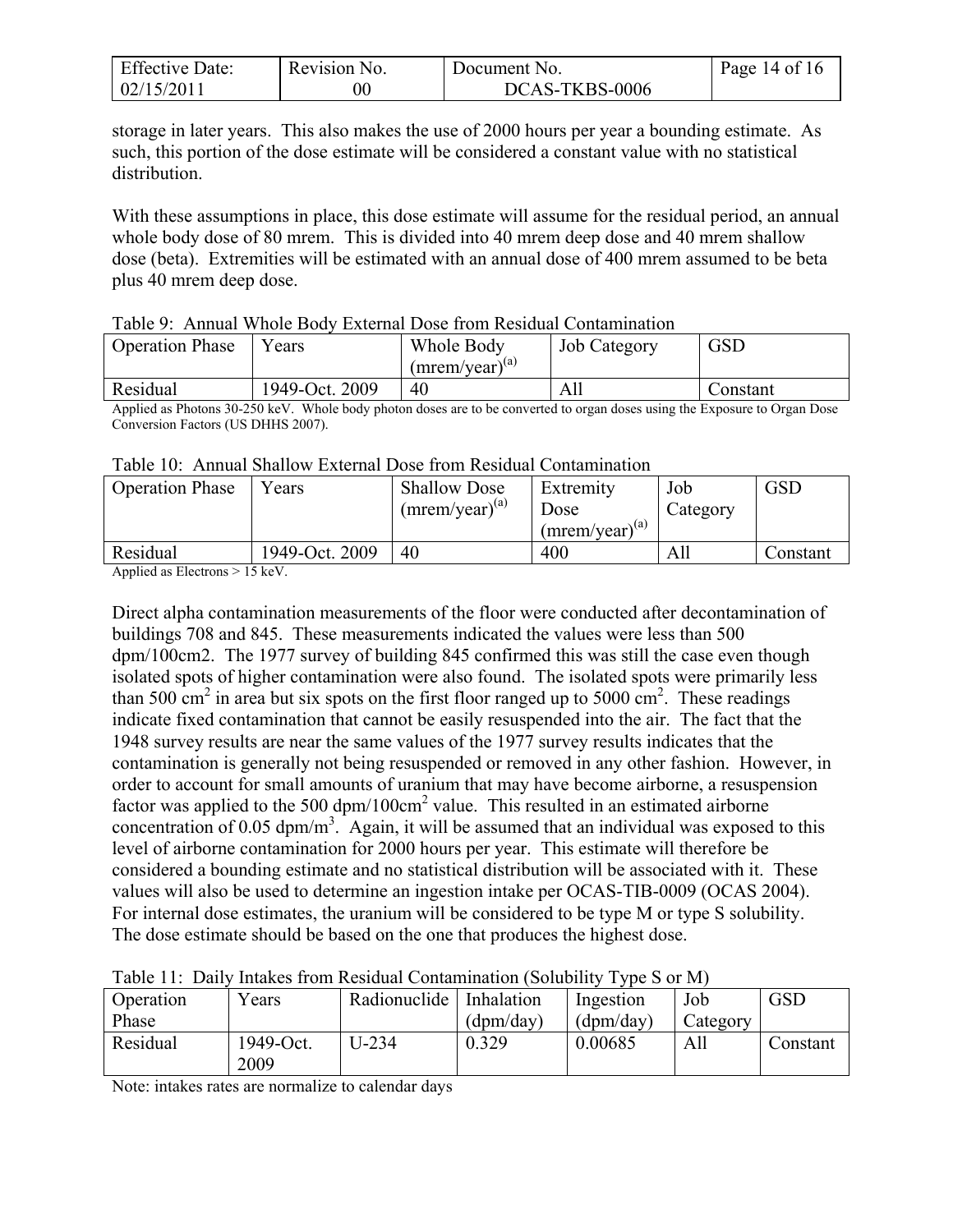| <b>Effective Date:</b> | Revision No. | Document No.   | Page 15 of 16 |
|------------------------|--------------|----------------|---------------|
| 02/15/2011             | $00\,$       | DCAS-TKBS-0006 |               |

#### <span id="page-14-0"></span>**7.0 Occupational Medical Dose**

No documentation regarding occupational medical dose specific to DuPont Deepwater Works was found. Information to be used in dose reconstructions, for which no specific information is available, is provided in ORAUT-OTIB-0006, Technical Information Bulletin: Dose Reconstruction from Occupationally Related Diagnostic X-Ray Procedures (ORAUT 2005c). The assumed frequency in this document is PA chest X-ray for pre-employment, annual, and termination examinations between the years 1942 and 1949 (the covered period). Annual organ doses are entered into the NIOSH-IREP program as the annual dose due to an acute exposure to photons (E=30-250 keV). The distribution is assumed to be normal with a standard deviation of 30%.

#### <span id="page-14-1"></span>**8.0 References**

Anderson and Hertel 2005, Anderson, J.L., and Hertel, N.E., "Bremsstrahlung Doses from Natural Uranium Ingots," Radiation Protection Dosimetry, 115 (1-4): 298-301, 2005

Bechtel National, Inc., 1983, Radiological Survey Report for the DuPont Chamber Works Plant Deepwater, New Jersey, Oak Ridge, Tennessee [ Ref ID 6391].

Chambers Works 1945, Report: History Chambers Works Special Construction, February 9, 1945 [Ref ID 16272].

DOE 1978, Radiological Survey of the E.I DuPont DeNemours and Co., Deepwater, New Jersey, December 1978 [Ref ID 6395].

DOE 2009, Office of Health, Safety and Security, EEOICPA web site. http://www.hss.energy.gov/healthsafety/fwsp/advocacy/faclist/findfacility.cfm

DuPont 1948a, Letter from R.E. Hayden to A.R. Piecot regarding Decontamination of Concrete Floor at DuPont, September 9, 1948 [Ref ID 6410 pg 8].

DuPont 1948b, Letter from R.E. Ryan to B. S. Wolf regarding Contamination of DuPont Building, November 15, 1948 [Ref ID 6410 pg 6].

DuPont 1948c, Memo from G. L. Ryan to B. S. Wolf regarding Contamination of DuPont Building, December 17, 1948 [Ref ID 6410 pg. 5].

DuPont 1949, Letter from Merril Eisenbud to E.I. DuPont de Nemours & Co. regarding Radiation Intensities in Building 708, January 18, 1949 [Ref ID 6410 pg 1].

DuPont Dust Reports. Various Air Sample Reports, 1944 through 1945. [Ref IDs 5882, 6420, 6423, 6425, 6432, 6434, 6436, 6438, 6439, 8253, 8256, 17136].